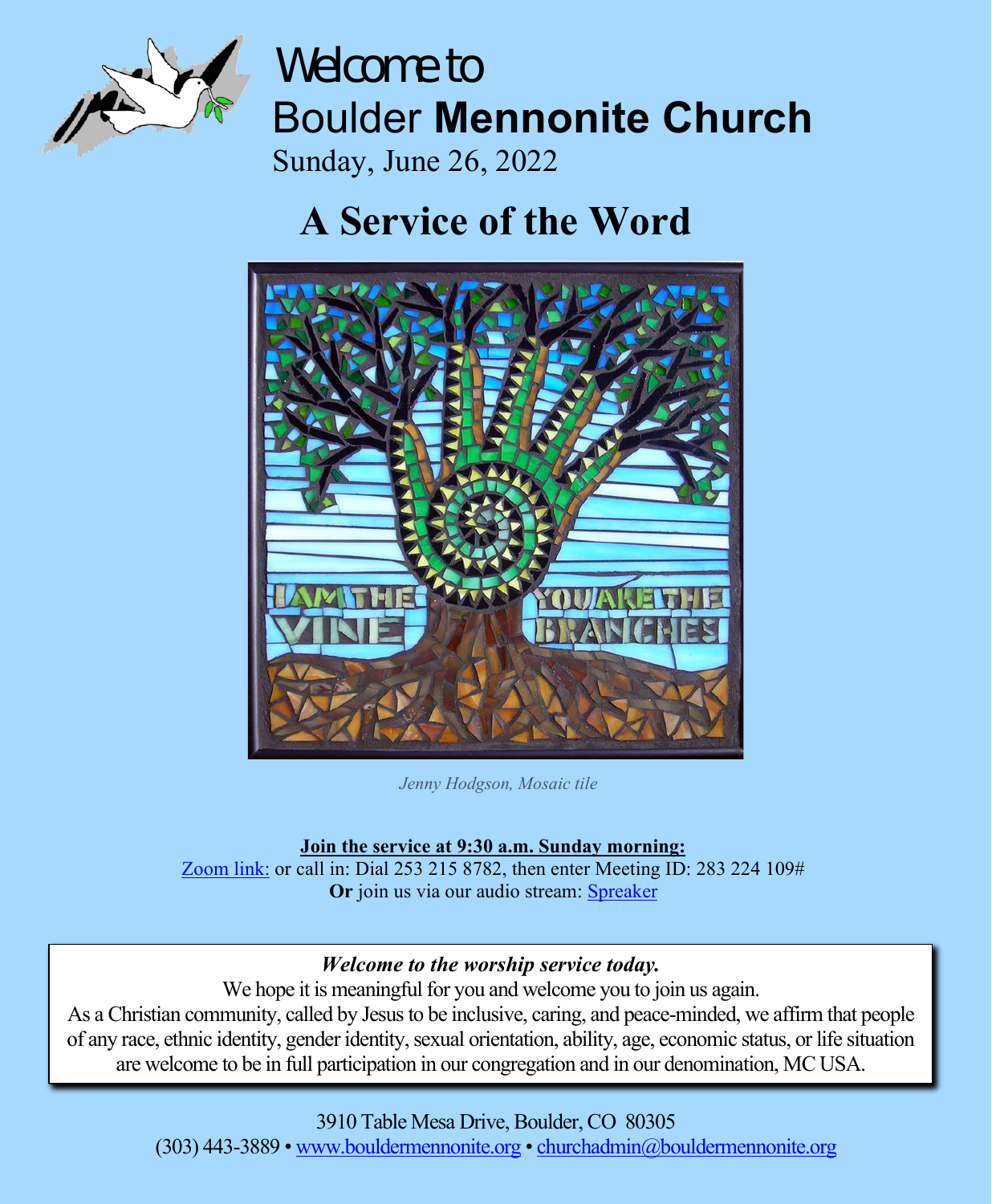

Boulder Mennonite Church is a vibrant, Jesus-centered community welcoming all people to know God and to be ambassadors of God's love, healing, and peace.

#### **GATHERING**

| Prelude         |                                                                        |     |
|-----------------|------------------------------------------------------------------------|-----|
| *Singing        | I owe the Lord a morning song                                          | 496 |
| Call to Worship | adapted from Psalm 113                                                 |     |
| Leader:         | Make a joyful noise to Creating God, all the Earth!                    |     |
| People:         | For everything belongs to God before it belongs to me.                 |     |
| Leader:         | The Way of Love is a healing path to the nations.                      |     |
| People:         | We give of our best and first today, for our hearts                    |     |
|                 | are filled with gratitude and joy!                                     |     |
| Leader:         | Love reigns over the world with truth and justice,                     |     |
|                 | bringing order and balance to all creation.                            |     |
| All:            | From the rising of the sun to its setting, we will sing of God's love. |     |
|                 | Let us celebrate life. Let us abide in God always!                     |     |
| Welcome         |                                                                        |     |
|                 | <b>CELEBRATING &amp; PRAISING</b>                                      |     |
| Singing         | Like the murmur of the dove's song                                     | 56  |

#### **Centering Prayer**

**Passing the Peace**

| <b>Singing</b> | We are people of God's peace | 797 ' |
|----------------|------------------------------|-------|
|                |                              |       |

#### **Offering Invitation/Blessing**

*Please place your prayer requests in the basket with your offering. At home: please type your prayer requests into the "Chat" column on Zoom or send them via email at least 2hrs prior to the worship service. Or [click here to donate online.](https://bouldermennonite.org/donate/)*

| Offertory             | Etude No. 11 in C minor | <b>Cyrille Rose</b> |
|-----------------------|-------------------------|---------------------|
| <b>HEARING</b>        |                         |                     |
| <b>Gospel Reading</b> |                         | John 15.1-17        |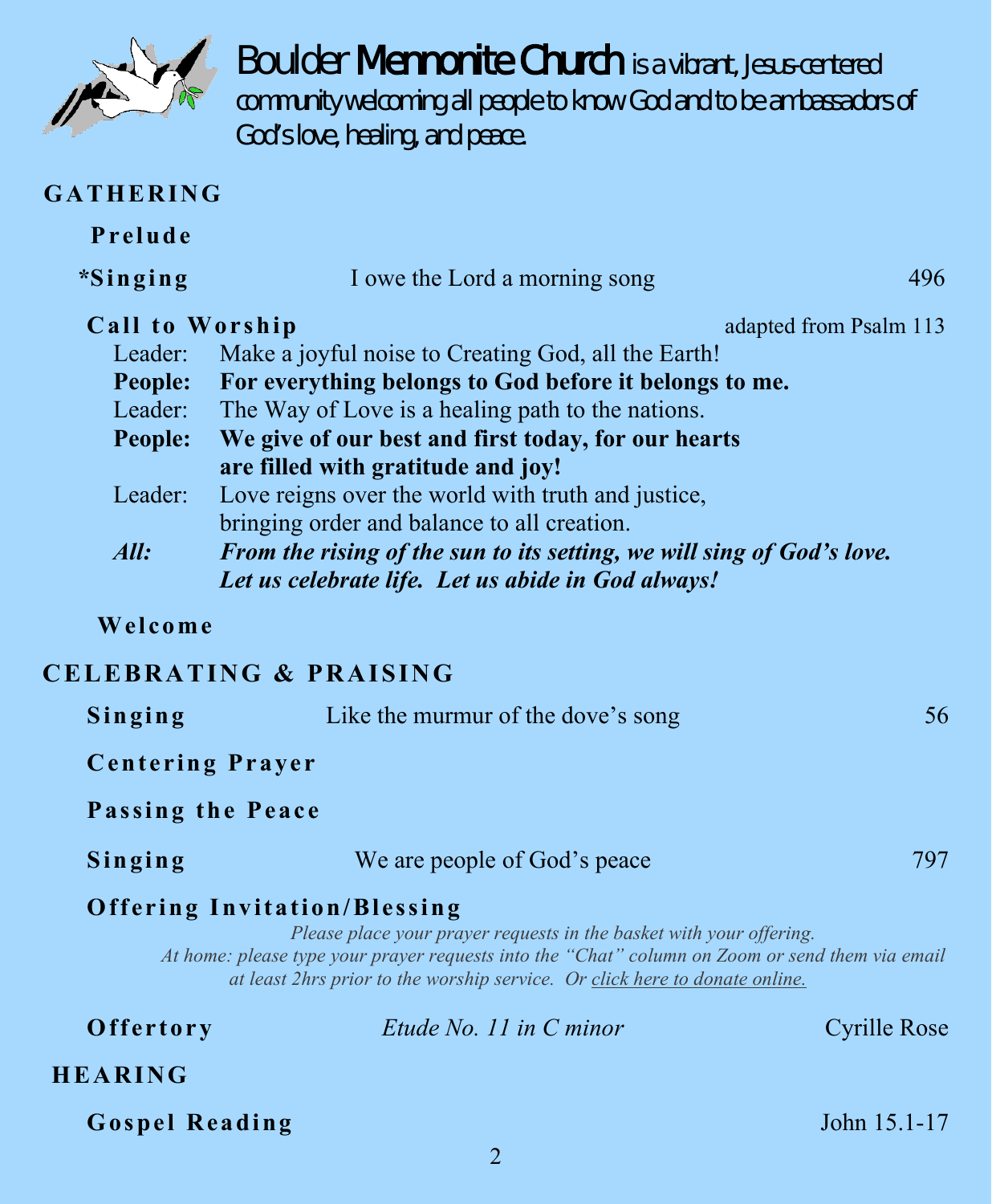"I am the true vine, and my Abba is the vine grower who cuts off every branch in me that doesn't bear fruit but prunes the fruitful ones to increase their yield. You've been pruned already, thanks to the word that I have spoken to you. Live on in me, as I do in you. Just as a branch cannot bear fruit of itself apart from the vine, neither can you bear fruit apart from me.

**I am the vine; you are the branches. Those who live in me and I in them will bear abundant fruit, for apart from me you can do nothing.** Those who don't live in me are like withered, rejected branches, to be picked up and thrown on the fire and burned. If you live on in me, and my words live on in you, ask whatever you want and it will be done for you. My Abba will be glorified if you bear much fruit and thus prove to be my disciples.

**As my Abba has loved me, so have I loved you. Abide in my love.** And you will live on in my love if you keep my commandments, just as I live on in Abba God's love and have kept God's commandments. I tell you all this that my joy may be yours, and your joy may be complete.

**This is my commandment: love one another as I have loved you. There is no greater love than to lay down one's life for one's friends.** And you are my friends, if you do what I command you. I no longer speak of you as subordinates, because a subordinate doesn't know a superior's business. Instead I call you friends, because I have made known to you everything I have learned from Abba God. It was not you who chose me; it was I who chose you to go forth and bear fruit. Your fruit must endure, so that whatever you ask of Abba God in my name God will give you.

**This command I give you: that you love one another.**

| Singing                         | Alleluia (refrain)                                | 66  |
|---------------------------------|---------------------------------------------------|-----|
| Message                         | Mutual flourishing: the fruits and nuts of it all |     |
| <b>RESPONDING</b>               |                                                   |     |
| Singing                         | What a friend we have in Jesus                    | 628 |
| <b>Prayers of the People</b>    | <b>Sharing Joys and Concerns</b>                  |     |
| <b>SENDING</b><br>Announcements |                                                   |     |
| *Benediction                    | Sing a new world into being, vv. 1, 2             | 809 |
| *Sending Song                   |                                                   |     |
|                                 |                                                   |     |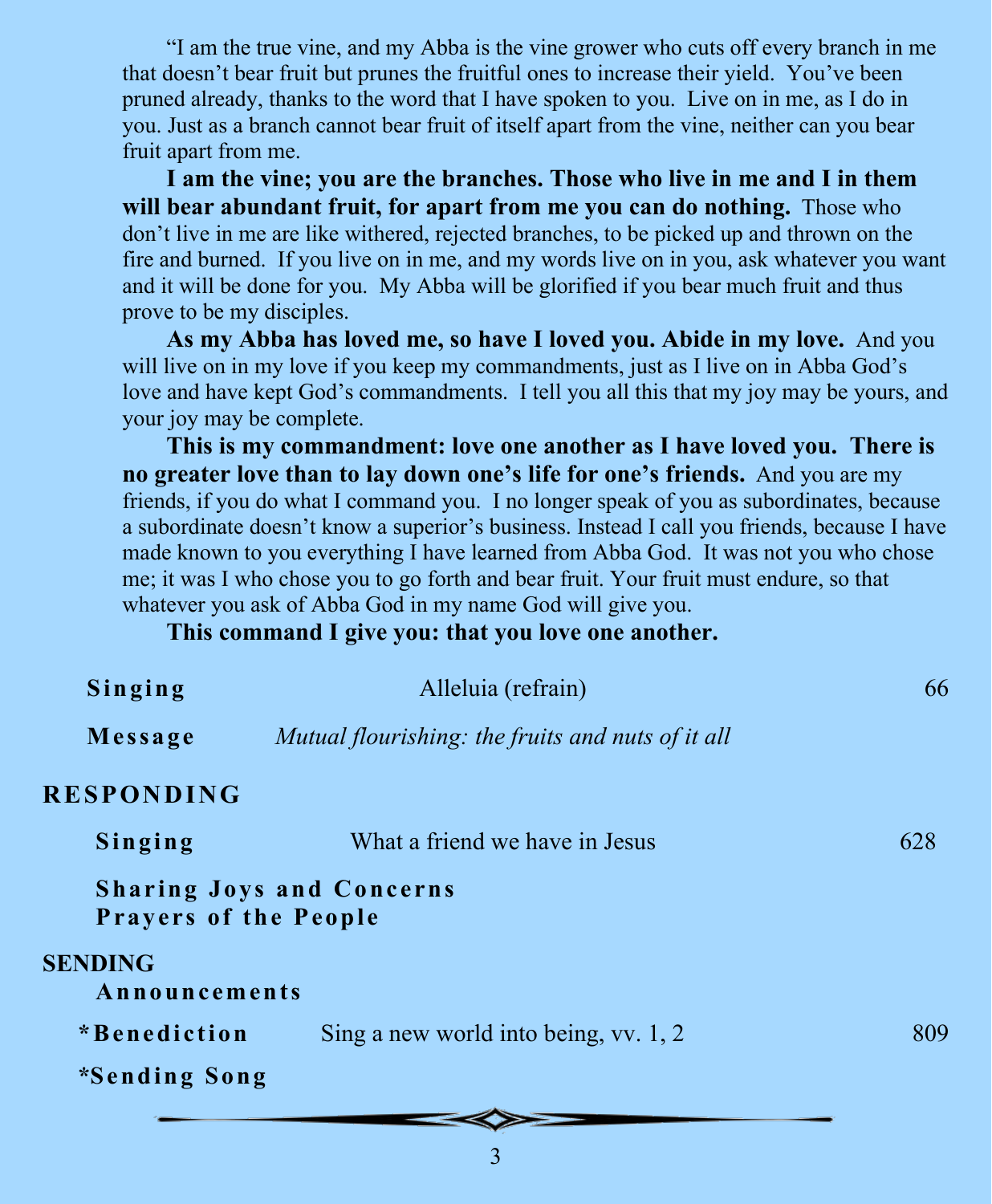#### **Resources used in worship:**

Scripture adapted from The Inclusive Bible, Priests for Equality and The Message: The New Testament in Contemporary Language



We welcome **Jordan Penner** this morning as our guest speaker. Jordan was born and raised in Reedley, California. He works with the Mennonite Central Committee in Denver and has now spent nine years with MCC in Guatemala, Bolivia, and Denver. Jordan attended Bethel College and received a Master's degree in history from the University of Texas of the Rio Grande Valley. In his free time Jordan loves to bake bread and cookies, read, play soccer, watch baseball, and to get outside with his wife, Jenny Regier. *Blessings, Jordan, as* 

*you are among us today!*

#### **Thanks to all who contributed to our service today!**

| <b>Guest Speaker:</b>  | Jordan Penner                        |
|------------------------|--------------------------------------|
| <b>Worship Leader:</b> | Mike Tice                            |
| <b>Readers:</b>        | Wayne & Ellen Morrison               |
| <b>Music:</b>          | Susan Graber, Eve Kia, Justin Mathis |
| <b>Tech Support:</b>   | Steve Voran, Elleanna Voran          |
| <b>Greeters:</b>       | Joan & Ezra Tice                     |
| <b>Snacks:</b>         | Sandi Sanborn, Gus Gouvas            |

**June 26, 2021 Attendance: Offering: \$2,385** 

#### **TODAY at BMC**

| 9:30a  | <b>Worship and mingling</b>        |
|--------|------------------------------------|
| 11:15a | <b>Book Discussion small group</b> |

#### **THIS WEEK at BMC**

| 6/28 | Singing small group, 6:30p |  |
|------|----------------------------|--|
|------|----------------------------|--|

#### **NEXT SUNDAY – July 3–**  $14<sup>th</sup>$  Sunday in the Season of Ordinary Time  **9:30a Worship & mingling**

#### **COMING UP**

| 7/7<br>Centering Prayer Group, 11a |  |  |
|------------------------------------|--|--|
|------------------------------------|--|--|

- **7/10** Book Discussion small group, 12:15p
- **7/12** Singing small group, 6:30p
- **7/17** Holy Humor Sunday, 9:30a
- **7/17** Annual BMC Congregational Meeting, 11a
- **7/21** Centering Prayer group, 11a
- **7/28** Singing small group, 6:30p
- **7/29-7/31** MSMC Assembly weekend @FMC Denver, Registration is open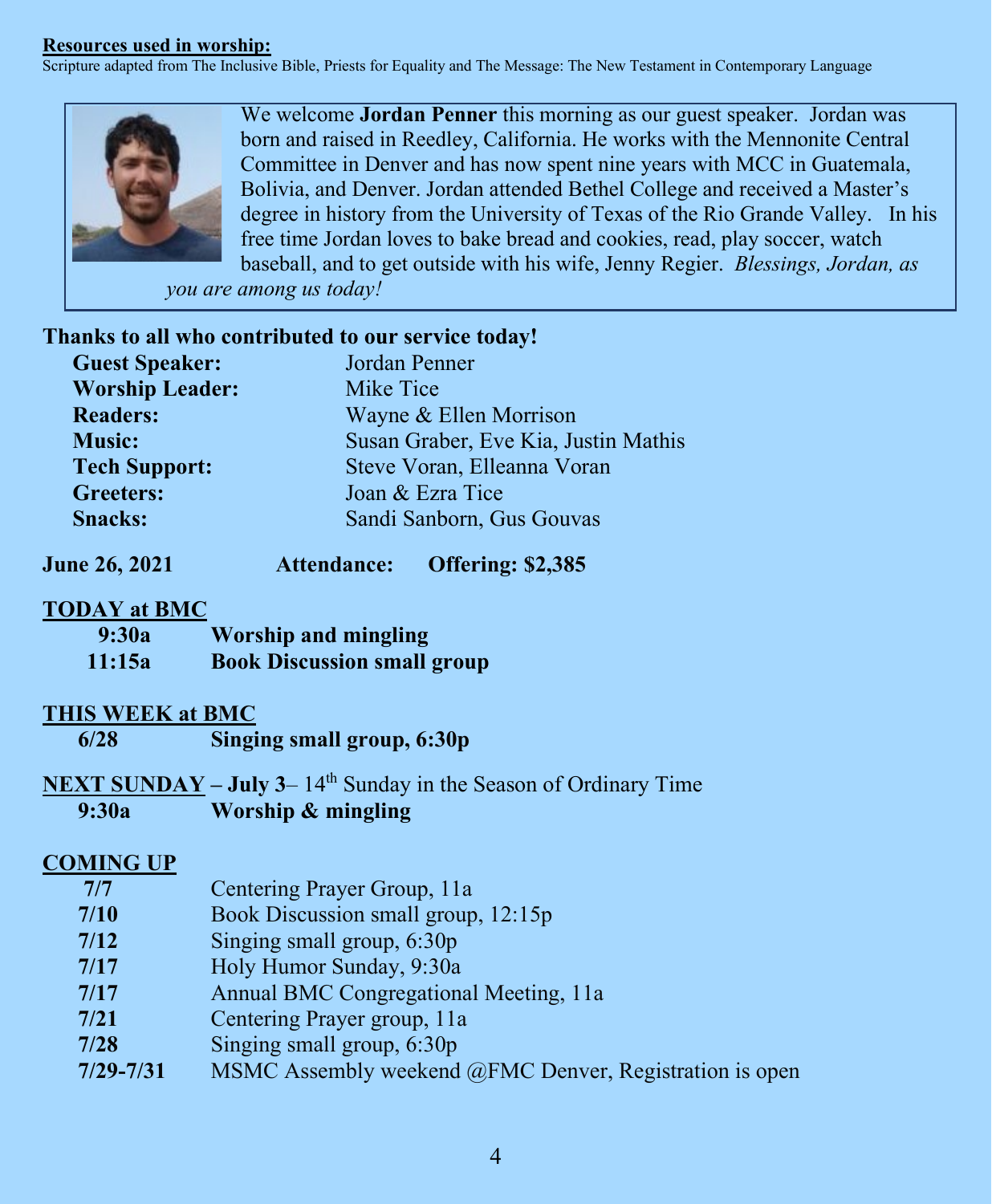## **~PRAYERS~**

- ~for my MCC friend **Keyla**, who lives in Colombia, as she prepares, along with Resurrection Mennonite in Soacha, a suburb of Bogota, for a youth "encounter" on July 2-3, a weekend of connecting with other young people and with God. Prayers as they seek finances and resources for this retreat and may it be a soul-feeding time ~**Lily Mast**
- ~from **Susan Graber**: Prayers of healing for **Elvira Glenn**, who is home recovering from Covid.
- ~for **Sandi Sanborn**. Sandi wore a cardiac monitor for 14 days in late May and got the results last week ... it recorded a heart rate of 176 with atrial and supraventricular irregularities. The consistent irregular heartbeat leaves her weak. The COVID test results came back negative. She is seeing a doctor about the heart at the end of this month.
- ~for healing for **Tim Hunsdorfer**, who has a back injury that is hopefully temporary. Prayers that Tim and Susan can find an American physician who may help (via telehealth) them complete paperwork to verify Tim's ongoing disability. Please contact Tim and Susan if you may help them with this.

## **~ANNOUNCEMENTS~**

*Please call in or email [\(info@bouldermennonite.org](mailto:info@bouldermennonite.org) ) announcements by Thursday, 7:00am.*  **DEACONS:** Carole Suderman: 303-494-8527; Paul Classen: 316-217-2355; Joan Tice:717-512-6591

PASTOR RANDY'S OFFICE HOURS: Tuesday, Wednesday and Thursday: 8am to 2pm. Friday: 9am to noon (subject to visitation/meetings). Appointments/call-aheads are encouraged. Pastor Randy normally takes Monday as a Sabbath.

**CHURCH ADMINSTRATOR**: Ivanna is in the office on Tuesday and Wednesday: 6:00am-2:30pm.

*Please let us know if we failed to acknowledge your special day. We want to celebrate* **you!**

| <b>JULY BIRTHDAYS</b>    |                           |  |
|--------------------------|---------------------------|--|
| $3 - Exra$ Tice          | $11 -$ Finn Osborne-Gowey |  |
| $4$ – Isabelle Clement   | $27 -$ Ellen Ceres        |  |
| $6 - Elvira Glenn$       | $30 -$ Sarah Falk         |  |
| 7 – Teresa Troester Falk | $31 - Z$ oe Mast          |  |

# **~ IN OUR COMMUNITY~**

**BOULDER SHELTER FOR THE HOMELESS:** Hello Shelter volunteers. Although it is over 3 weeks away, I want to send advance notice that BMC's next turn serving at the Boulder Shelter for the Homeless is on Friday 8 July. If that evening isn't already reserved otherwise and you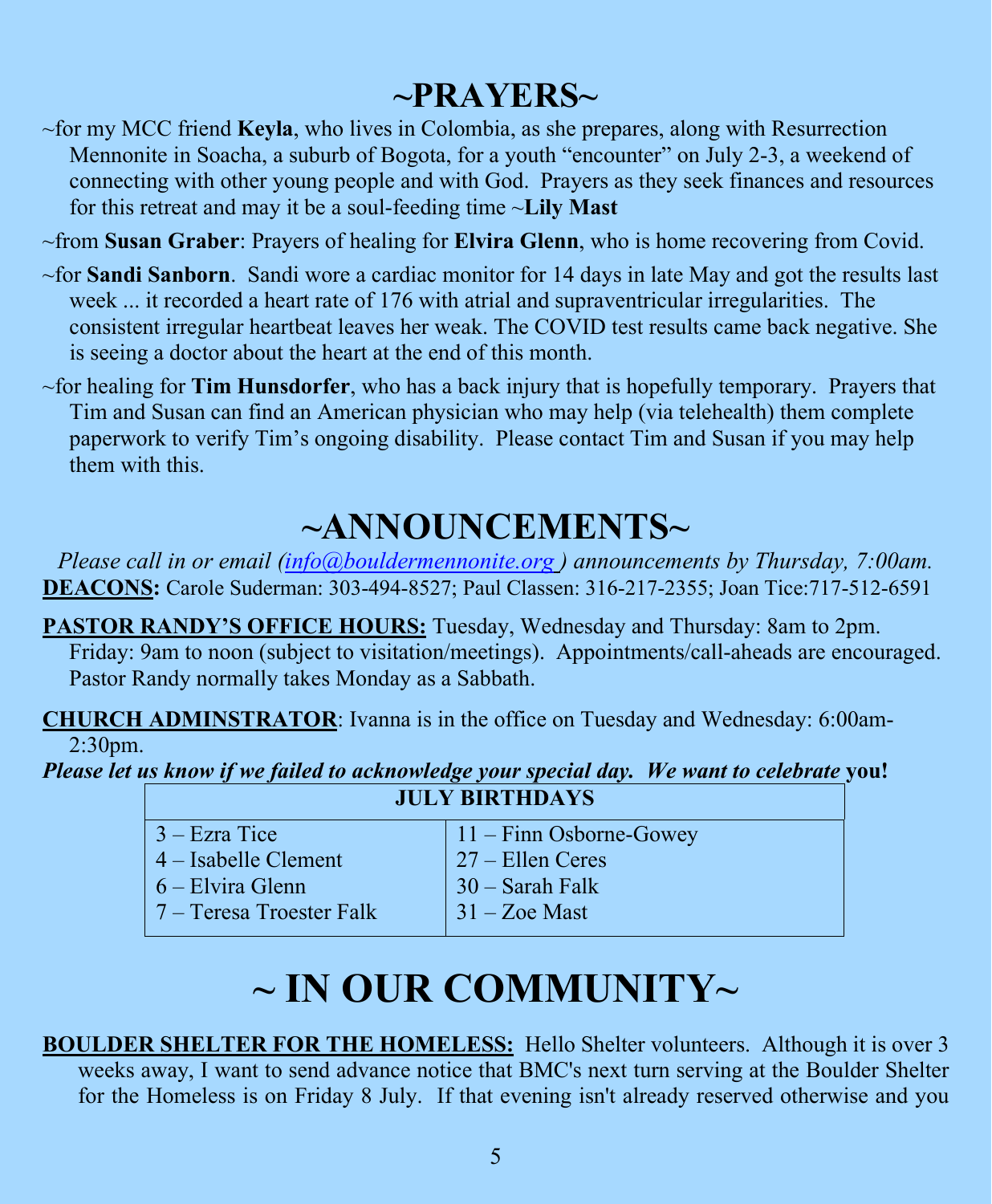would like to be part of our Shelter crew, let me know -- and mark it on your calendar! Our shift runs from 5:30 to 7:45. *~Bruce Fast*

**HARVEST OF HOPE:** Ivanna will be dropping off nonperishable donations to Harvest of Hope on Wednesday, June 29. Please bring your donations to the church and place them in the bin at the back of the sanctuary, near the lost and found. Thank you.

**ANABAPTIST WORLD SUBSCRIPTIONS:** Have a year of this publication mailed to you for only \$39, as part of BMC's group subscription. You can just write a check (to "Boulder Mennonite Church") and get it to us before July 15. More details available from Bruce Fast.

## **~ IN THE LARGER COMMUNITY ~**

**FRESHLY BAKED BREAD! Rocky Mountain Hmong Mennonite Church** is raising money for their church building fund—and we all benefit! Breads include: pandam (vanilla coconut), purple yam, or plain flavored loaves. Order form is on the table at the back of the sanctuary. Orders due June 30th for a July 2nd (Saturday) pick up. See Pastor Randy for more information.

#### **JOIN YOUR MENNONITE COMMUNITY FROM AROUND COLORADO AND NEW**

**MEXICO** for our annual summer gathering - Assembly 2022. Location: First Mennonite Church in downtown Denver. The weekend will include the Delegate Session, Worship, Breakout

Session, food, fellowship and lots more! Lodging options include home stays and private rooms at 11th Avenue Hostel. There is a virtual option for those unable to join us in person. Full details available at [www.mountainstatesmc.org/assembly-2022/.](http://www.mountainstatesmc.org/assembly-2022/) Register NOW if you'd like to join us for a Saturday evening baseball game! CO Rockies vs LA Dodgers,



6:10 pm. Seats are in the Upper Deck, Infield section, \$22 each. We will purchase a group of seats, so get yours before they're gone! If you cancel, there is a \$3 fee for optional exchange for future game; no refunds.

**HABITAT FOR HUMANITY FAITH LUNCHEON:** On Wednesday, June 29<sup>th</sup>, please join Flatirons Habitat for Humanity for a delicious lunch and wonderful company. Meet with faith members from the community as Flatirons Habitat for Humanity's Executive Director, Susan Lythgoe presents on the affiliate's current and future affordable housing projects in our community[. RSVP here.](https://events.r20.constantcontact.com/register/eventReg?oeidk=a07ej8w6hjb5a171b3f&oseq=&c=&ch=)

**ON THE LEVEL: On the Level Announcement:** The June edition of [On the Level](https://myemail.constantcontact.com/On-the-Level---MDS-June-2022.html?soid=1133208989833&aid=Kgd_TLLNr5E) is now available from Mennonite Disaster Service. In our current issue: Executive Director Kevin King shares the story of the first home dedications just 6 months after the tornado ripped through Mayfield, Kentucky; Mount Academy students have completed building a modular home and it is rolling down the highway to a very appreciative homeowner; and there are still opportunities for you to volunteer this fall.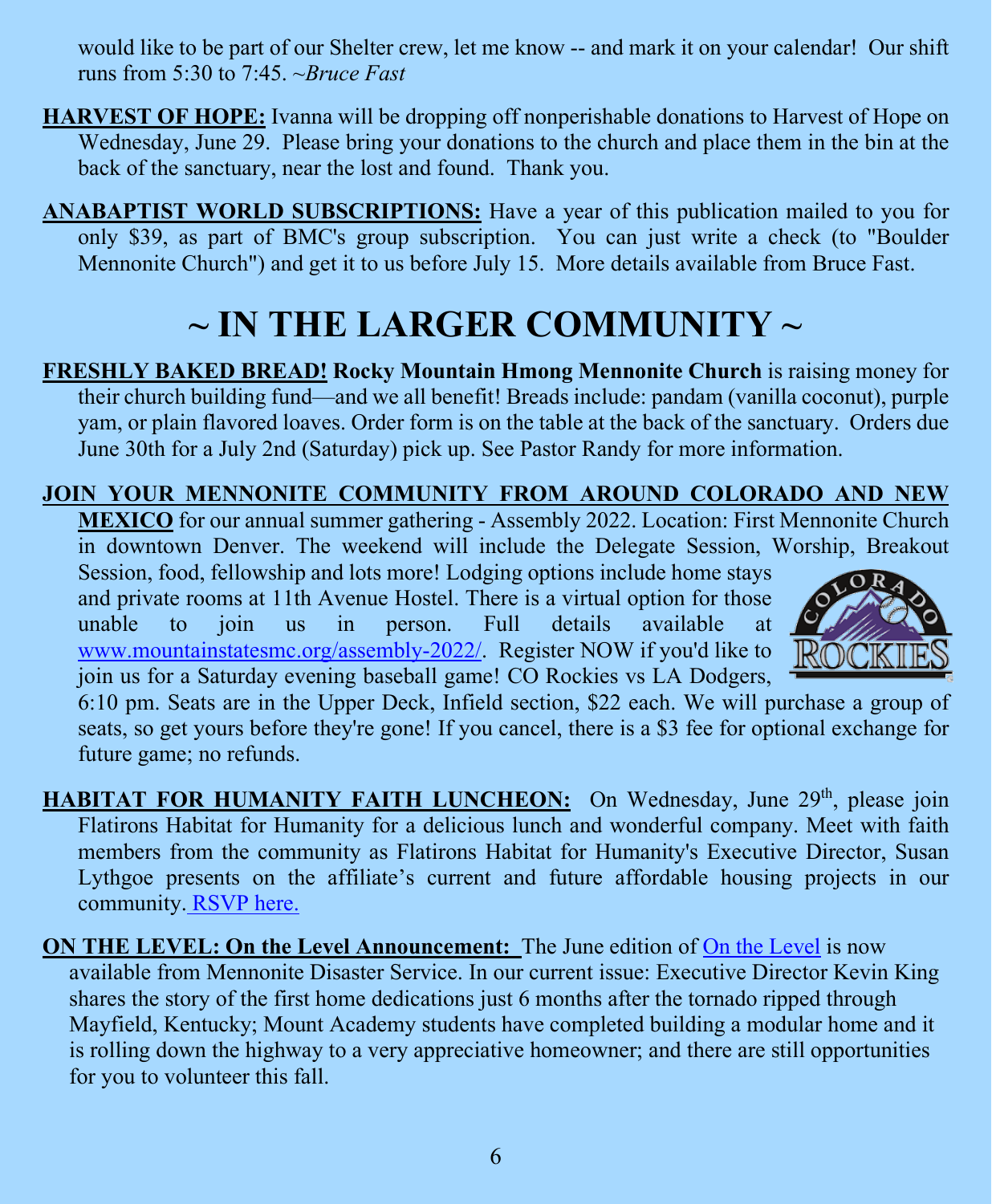- **MENNONITE DISASTER SERVICE:** Are you or your friends interested in serving with Mennonite Disaster Service (MDS) for a year? The MDS Yearlong Volunteer Program provides a service opportunity for volunteers to enhance their leadership skills and to help bring people home after disasters. Email volunteer@mds.org or call 800-241-8111 for more information.
- **National Suicide Prevention Lifeline:** 988 has been designated as the new three-digit dialing code that will route callers to the National Suicide Prevention Lifeline. This dialing code will be available to everyone across the United States **starting on July 16, 2022.** When people call, text, or chat 988, they will be connected to trained counselors that are part of the existing National Suicide Prevention Lifeline network. **The current Lifeline phone number (1-800-273-8255) will always remain available to people in emotional distress or suicidal crisis, even after 988 is launched nationally.**

### **MENNONITE CHURCH USA:**

- **Mennonites Against Militarism:** a collaboration of Mennonite Central Committee, Mennonite Church USA – is seeking to launch an initiative to counter military recruitment of U.S. youth. The vision for the project, Alternatives to Military Enlistment Network (AMEN), is to connect young people with volunteer advisors who can help them find non-military career, service and training opportunities. AMEN invites interested volunteers to complete a brief survey that identifies areas in which they may engage with AMEN, including administration, web and graphic design, publicity, budgeting, fundraising and guidance/career counseling. Take the [survey here.](https://docs.google.com/forms/d/e/1FAIpQLScWRN0_JWOGPSKp0TvgNMOheIUCPmxpHfQom8J3J3lRGyyZ6g/viewform)
- **Menno Snapshots:** As many graduates are journeying on to different places, many times outside of their original communities, it is important to find the balance between support and being overbearing. "Our greatest gift is offering relational support and creating a safe space for questions and wonderings, as our youths' worldviews expand." [Learn more from Sarah](https://www.mennoniteusa.org/menno-snapshots/supporting-graduates-in-their-faith-journey/)  Neher, director of faith formation and congregational life at Rainbow Mennonite Church, as she provides guidelines for supporting our youth.
- **Learn, Pray, Join:** As part of Mennonite Church USA's Learn, Pray, Join: Welcoming EveryBODY initiative, Matthew Yoder, pastor of Grace Mennonite Church, reflects on why he believes that the Accessibility Resolution is so important to him personally. "Thanks to generous friends, evolving technologies and accessible spaces, [my grandfather] is able to continue to pursue his passion of worshipping God and serving the church." [Read more of his](https://www.mennoniteusa.org/menno-snapshots/accessibility-is-key-to-ongoing-faithfulness/)  [story here.](https://www.mennoniteusa.org/menno-snapshots/accessibility-is-key-to-ongoing-faithfulness/)
- **Learn, Pray, Join:** As part of Mennonite Church USA's Learn, Pray, Join: Welcoming EveryBODY initiative, Shepherd Heart, a ministry of the Pacific Southwest Conference shares suggestions on preaching about disabilities. "Accessibility is about more than accommodation. How we preach about disability is profoundly important." [Read their](https://www.mennoniteusa.org/menno-snapshots/when-preaching-on-disability/)  [guidelines here.](https://www.mennoniteusa.org/menno-snapshots/when-preaching-on-disability/)